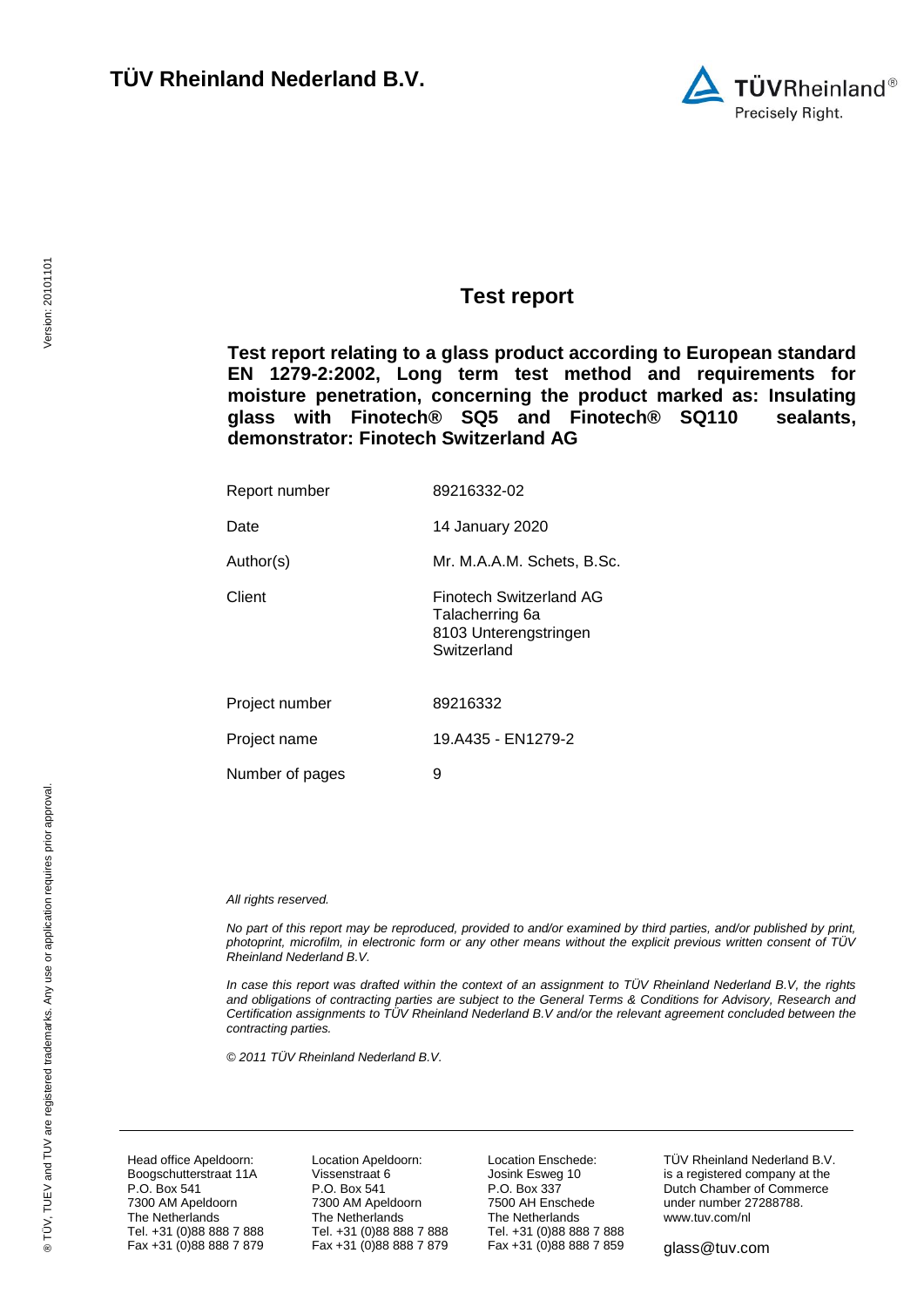Page 2 / 9



### **Contents**

| 1   | <b>Introduction</b>                            | 3              |  |  |  |
|-----|------------------------------------------------|----------------|--|--|--|
| 1.1 | Purpose                                        | 3              |  |  |  |
| 1.2 | Description of the samples                     | 3              |  |  |  |
|     | 1.3<br>Sampling procedure                      |                |  |  |  |
| 1.4 | Application                                    |                |  |  |  |
| 1.5 | Method of testing<br>4                         |                |  |  |  |
| 1.6 | $\overline{\mathbf{4}}$<br>Put out to contract |                |  |  |  |
| 1.7 | Privacy statement                              |                |  |  |  |
| 1.8 | Notifications and accreditations               | $\overline{4}$ |  |  |  |
|     | 2 Test results                                 | 5              |  |  |  |
| 3   | <b>Conclusion</b>                              | 6              |  |  |  |
| 4   | <b>References</b>                              | 7              |  |  |  |
| 5.  | 8<br><b>Signatures</b>                         |                |  |  |  |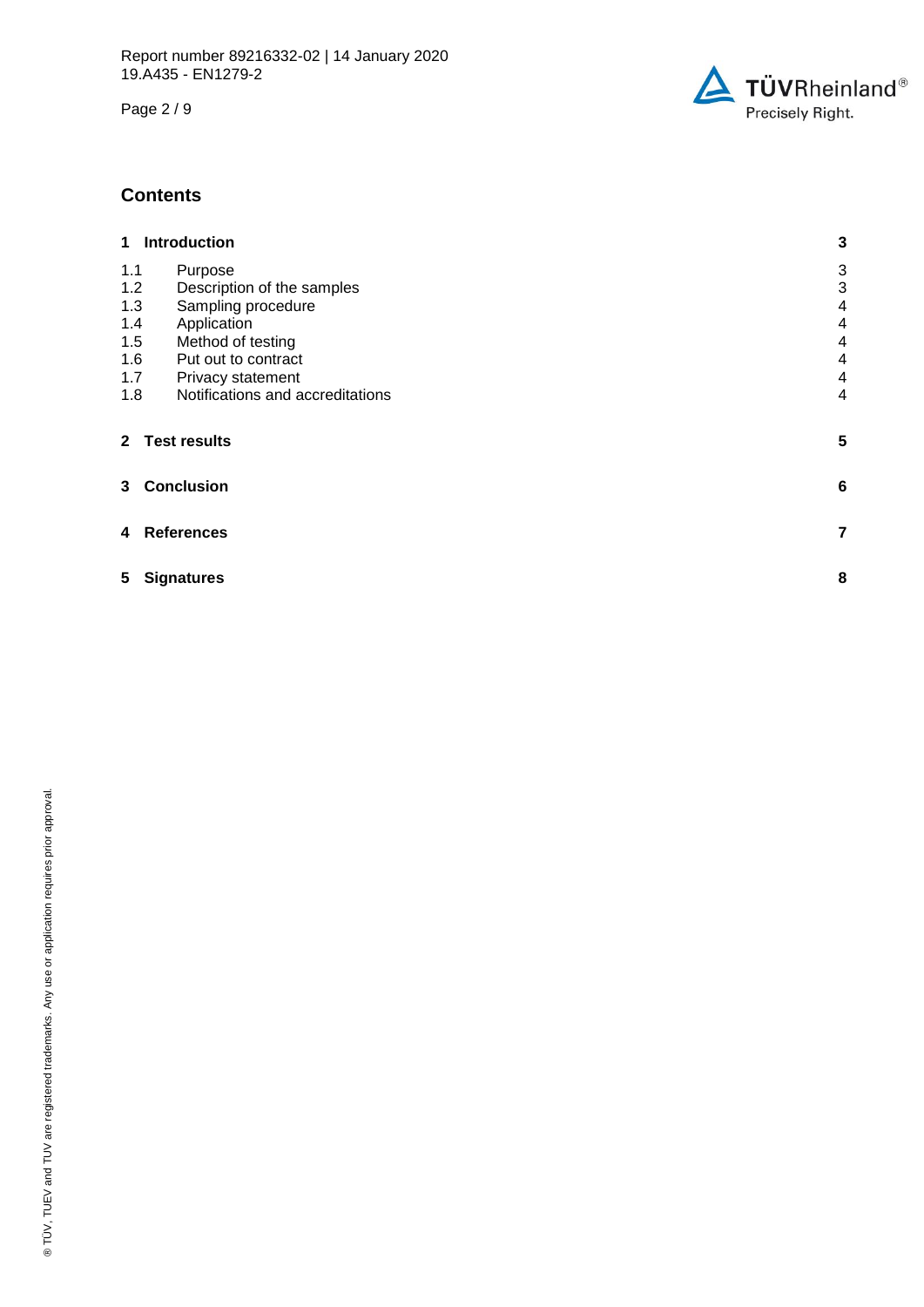Page 3 / 9



## **1 Introduction**

#### **1.1 Purpose**

The tests have been performed in order to establish whether or not an insulating glass unit with sealants Finotech® SQ5 and Finotech® SQ110 meets the requirements of the European standard EN 1279-2 [1].

### **1.2 Description of the samples**

#### **General**

| Name of the manufacturer (demonstrator) | <b>Finotech Switzerland AG</b>                            |
|-----------------------------------------|-----------------------------------------------------------|
| Address of the manufacturer             | Talacherring 6a                                           |
|                                         | 8103 Unterengstringen                                     |
|                                         | Switzerland                                               |
| Production plant of the samples         | Anonymous                                                 |
| Line ID where the samples are made      | automatic production line for insulating glass            |
| Production date                         | 30 November 2013                                          |
| Sampling date                           | 14 December 2013                                          |
| The product was marked as               | SQ <sub>5</sub><br>Insulating glass with Finotech®<br>and |
|                                         | Finotech® SQ110 sealants                                  |
| System description, file number         | n/a                                                       |
| Dimensions of the samples               | (502 ±2) mm x (352 ±2) mm                                 |

#### <span id="page-2-2"></span>**Specific**

<span id="page-2-1"></span><span id="page-2-0"></span>

| Type of glass                     | Clear float glass           |
|-----------------------------------|-----------------------------|
| Configuration of the samples      | 4-12-4 mm                   |
| <b>DESICCANT</b>                  |                             |
| Trademark / type of desiccant     | molecular sieve             |
| <b>INNER</b> sealant              |                             |
| Trademark / type of inner sealant | Finotech <sup>®</sup> SQ5   |
| Kind of inner sealant             | polyisobutylene (butyl)     |
| <b>OUTER</b> sealant              |                             |
| Trademark / type of outer sealant | Finotech <sup>®</sup> SQ110 |
| Kind of outer sealant             | Two-component silicone      |
| <b>SPACER</b>                     |                             |
| Trademark / type of spacer        | Aluminium                   |
| Trademark / type of corners       | 1x corner key, 3x bent      |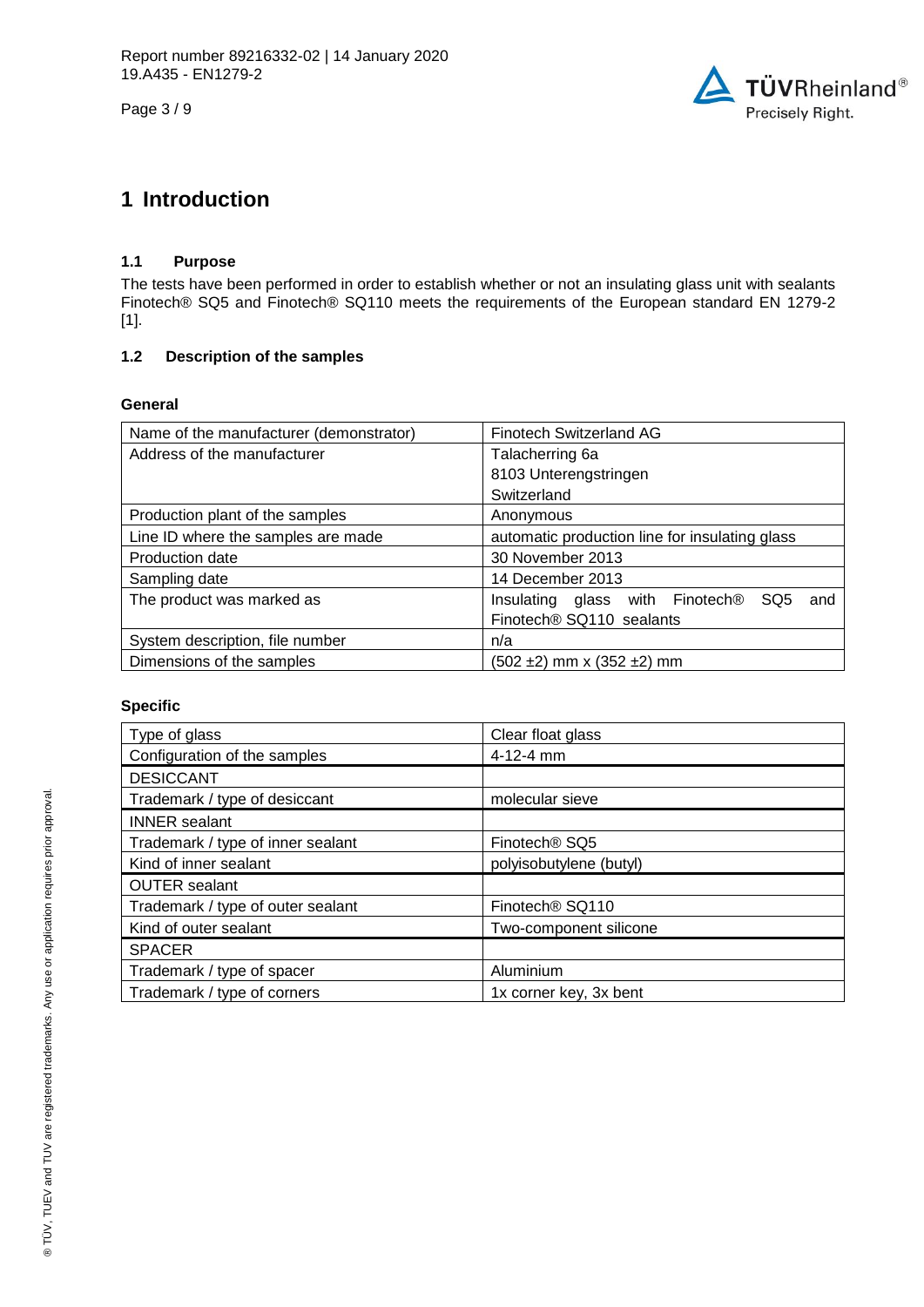Page 4 / 9



#### **1.3 Sampling procedure**

The samples have been submitted by the manufacturer. The test house has had no influence on the selection of the samples.

#### **1.4 Application**

The request for testing was submitted by the assignor on 11 November 2013. Assignment Form number: 13.A190-EN-1279-2-4-6-rev2.

#### **1.5 Method of testing**

All applicable tests have been performed according to the European standards EN 1279-2 [1].

#### **1.6 Put out to contract**

The applicable tests were, under responsibility of Notified Body 1750, performed by China Building Material Test & Certification Group Co., Ltd. (CTC), No. 1, Guanzhuang Dongli, Chaoyang Distrtict, 100024 BEIJING, P.R. CHINA. The lab is accredited as ISO 17025 lab by CNAS (China National Accreditation Service for Conformity Assessment), registration number L 0690.

#### **1.7 Privacy statement**

Due to privacy reasons, the names of involved personnel that executed the tests, are not disclosed in the report. However, this information is available on internal work sheets, test forms etc. in the project file.

#### **1.8 Notifications and accreditations**

TÜV Rheinland Nederland B.V. has been notified by the Dutch Ministry of Infrastructure and the Environment as Notified Test Laboratory (number 1750) and Notified Product Certification Body (number 0336) for the European Construction Products Regulation EU No 305/2011.

TÜV Rheinland Nederland B.V. has been accredited by the Dutch Accreditation Council (RvA) as ISO 17025 Test Laboratory (accreditation number L 484) and EN 45011 Certification Body (accreditation number C078). The RvA is signatory of the international ILAC-MRA arrangements for laboratory and inspection accreditation and IAF arrangements for management systems, products, services, personnel and other similar programmes of conformity assessment for global recognition.

TÜV Rheinland Nederland B.V. has been designated as Technical Service (Laboratory) by RDW competent Administrative Department (Approval Authority) for the Netherlands to grant approvals as mentioned in Directive 70/156/etc. and in the 1958 Agreement of the Economic Commission for Europe of the United Nations (UN-ECE) for glass as used in the automotive sector: ECE Regulation 43, safety glazing; EC Directive 92/22, Safety glass; EC Directive 2009/144, Glazing cat. T. (designation number RDW-99050043-01).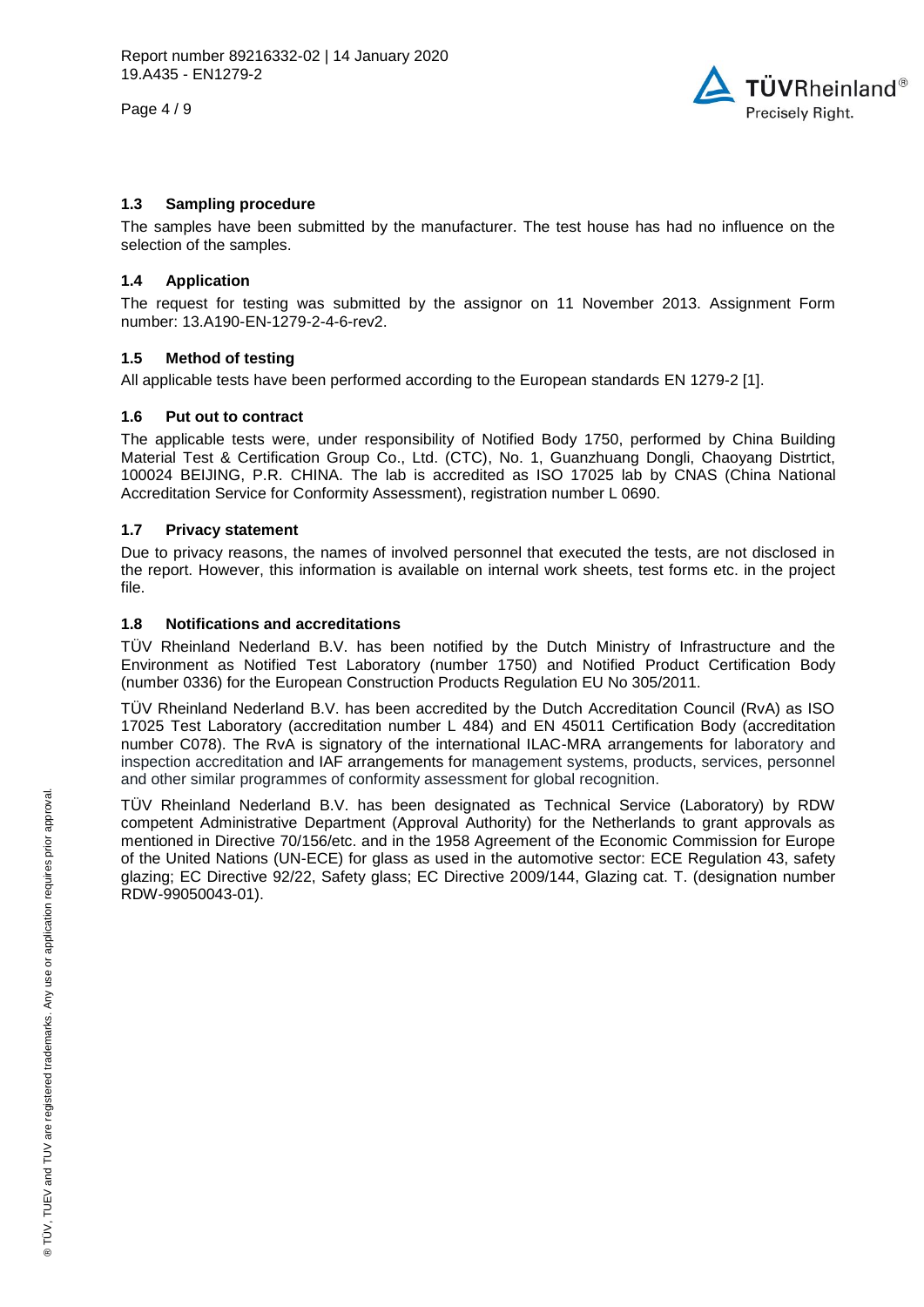Page 5 / 9



## **2 Test results**

Test results after performing all applicable tests according to European standard EN 1279-2 [1].

### **Requirements and end result**

| <b>Required</b>                                                    | Value of the test           | Pass / fail |
|--------------------------------------------------------------------|-----------------------------|-------------|
| 4.1 Moisture penetration index                                     |                             |             |
| Insulating glass units shall fulfil their functions                |                             |             |
| during an economically reasonable working                          |                             |             |
| life. Therefore the following values are verified on test          |                             |             |
| specimens submitted to the climate test described in this Part     |                             |             |
| lof the standard.                                                  |                             |             |
| The average moisture penetration index $I_{av}$ over the five test | $I_{av}$ over the five test |             |
| specimen shall not exceed 0.20                                     | specimen = $0.10$           | pass        |
| The unit with the highest moisture penetration index shall have    | Highest moisture            |             |
| an index value / not exceeding 0.25                                | penetration index           | pass        |
|                                                                    | $l = 0.14$                  |             |

Prior to ageing, all 15 IGU's were visually inspected. No special deviations above variations due to the production process were found. After the visual inspection the test specimen were analysed on dew points. All IGU's showed dew points lower then -60°C. The test specimen were randomly numbered and the moisture contents (T<sub>i</sub> & T<sub>f</sub>) were determined. From these results the individual penetration indices I and Iav were calculated.

#### **Detailed test results**

|                       |          |           | $T_c$ * [%] | 20.34     |      |
|-----------------------|----------|-----------|-------------|-----------|------|
| <b>Initial values</b> |          |           |             |           |      |
| Specimen no.          | $mo$ [g] | $m_i$ [g] | $m_r$ [g]   | $T_i$ [%] |      |
| 7                     | 53.2198  | 76.8023   | 76.3847     | 1.80      |      |
| 8                     | 54.8362  | 77.9764   | 77.5628     | 1.82      |      |
| 9                     | 51.2187  | 75.5637   | 75.0128     | 2.32      |      |
| 10                    | 54.3728  | 78.8264   | 78.3746     | 1.88      |      |
| Average               |          |           |             | 1.96      |      |
| After climate exp.    |          |           |             |           |      |
| Specimen no.          | $mo$ [g] | $m_i$ [g] | $m_r$ [g]   | $T_f [%]$ |      |
| 4                     | 62.6388  | 82.9232   | 82.0715     | 4.38      | 0.13 |
| 5                     | 49.7215  | 65.6469   | 65.0875     | 3.64      | 0.09 |
| 6                     | 53.3018  | 73.7354   | 73.0509     | 3.47      | 0.08 |
| 11                    | 54.2917  | 77.8293   | 77.0910     | 3.24      | 0.07 |
| 12                    | 56.7298  | 80.5547   | 79.5239     | 4.52      | 0.14 |
| Average               |          |           |             |           | 0.10 |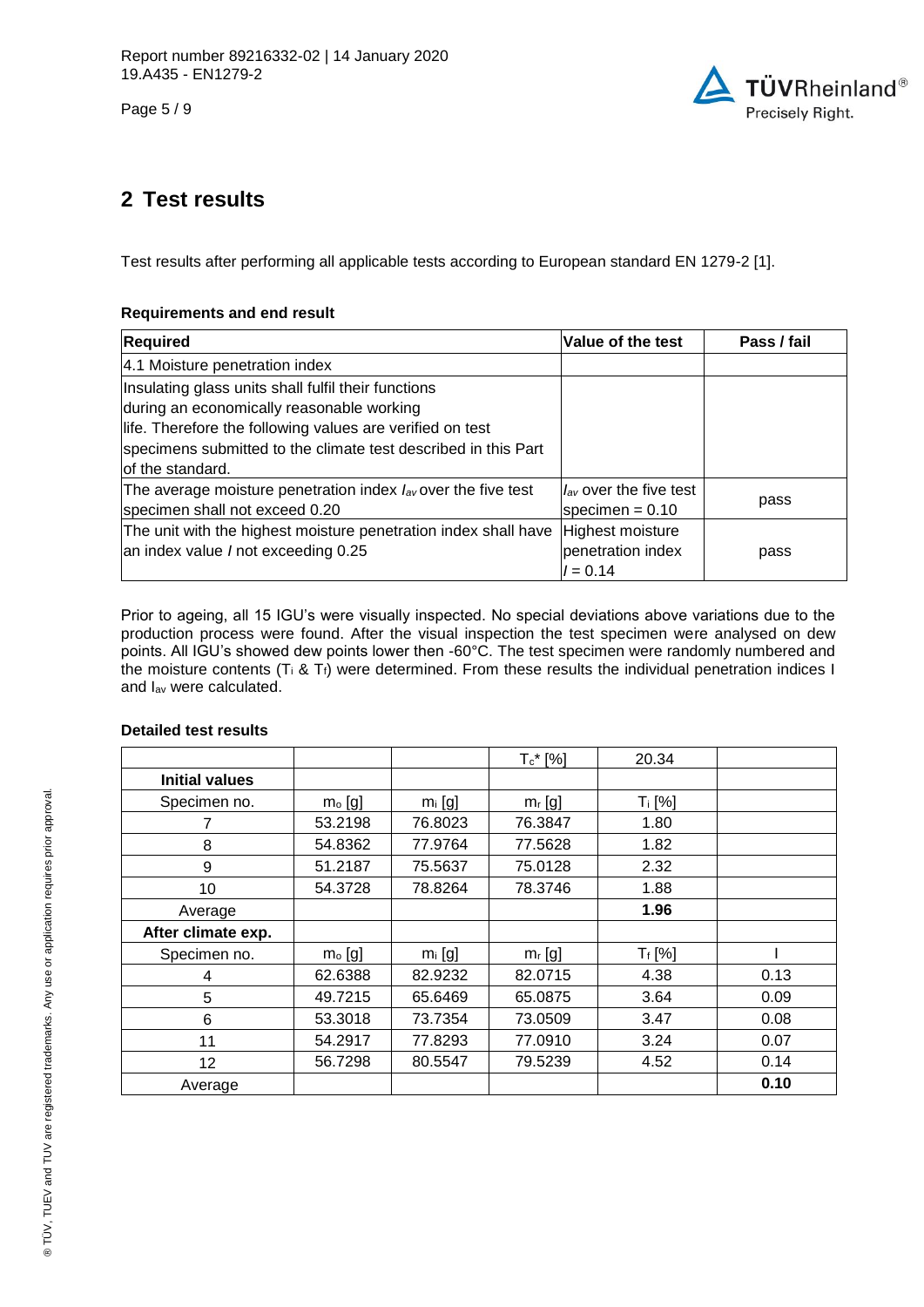Page 6 / 9



## **3 Conclusion**

The tested glass product, marked as: trade mark: [Insulating glass](#page-0-7) with [Finotech® SQ5 and Finotech®](#page-0-8)  [SQ110 sealants,](#page-0-8) manufactured by: [Finotech Switzerland AG,](#page-0-3) with inner sealant with trade mark/type: [Finotech® SQ5](#page-2-0) and outer sealant with trade mark/type: [Finotech® SQ110 ,](#page-2-1) meets the applicable requirements as stated in the European standard EN 1279-2 [1].

The test results exclusively relate to the tested objects.

#### **Remark 1**

Due to the fact that the purpose of this test report is not an initial type test for a IG manufacturer no system description can be mentioned to be used as reference. This report is thus also not allowed to be used in cascading and/or shared ITT procedures (if allowed or applicable). The identification of the actual IG manufacturer for this ITT report is not relevant and is called anonymous or published only if the IG manufacturer has given written agreement that his/her name is allowed to be mentioned. When this statement is not communicated on forehand to TÜV Rheinland, then anonymous will be used per default.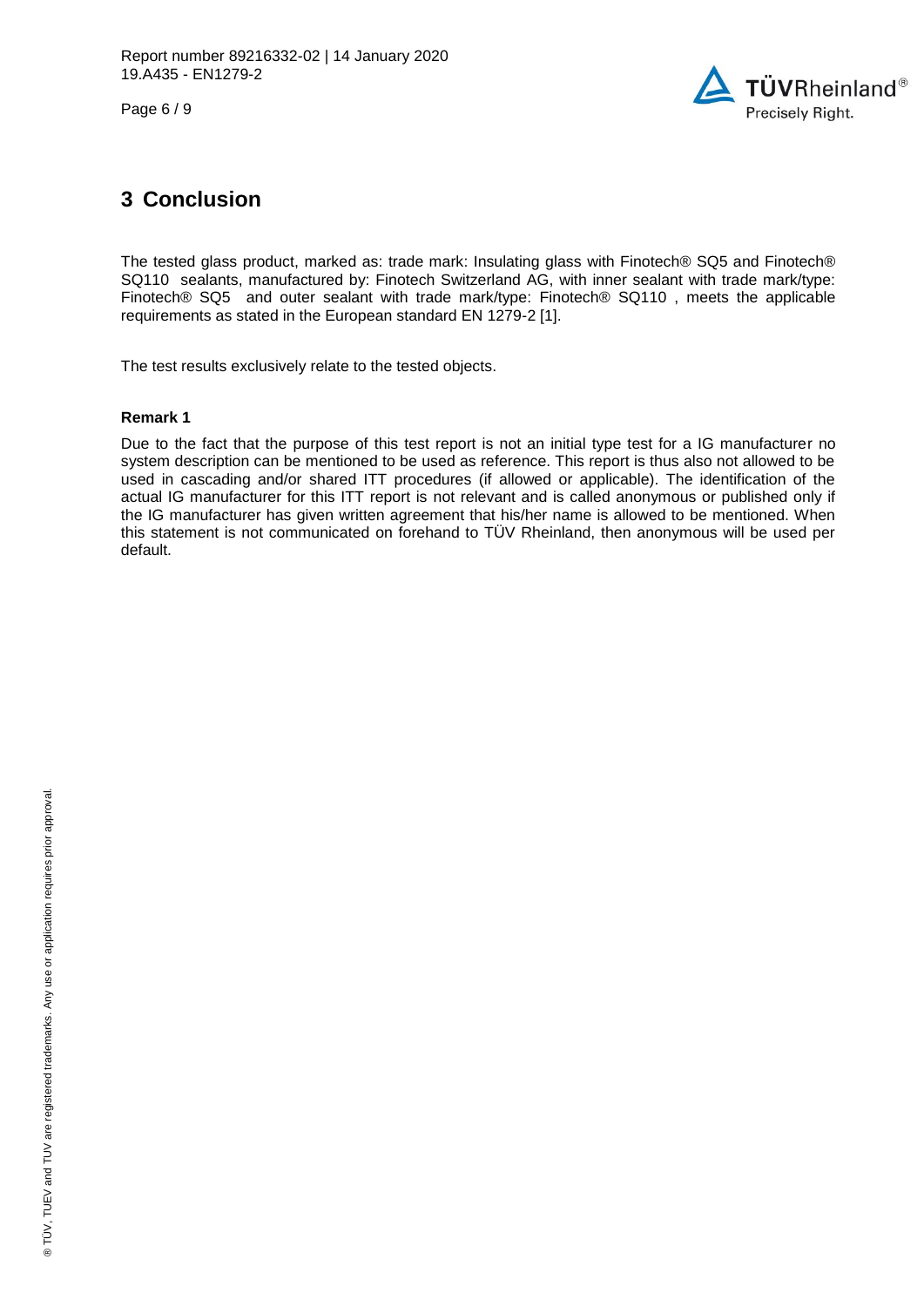Page 7 / 9



### **4 References**

1 European standard EN 1279-2:2002 (E), Glass in building – Insulating glass units – Part 2: Long term test method and requirements for moisture penetration, European Committee for Standardization, November 2002.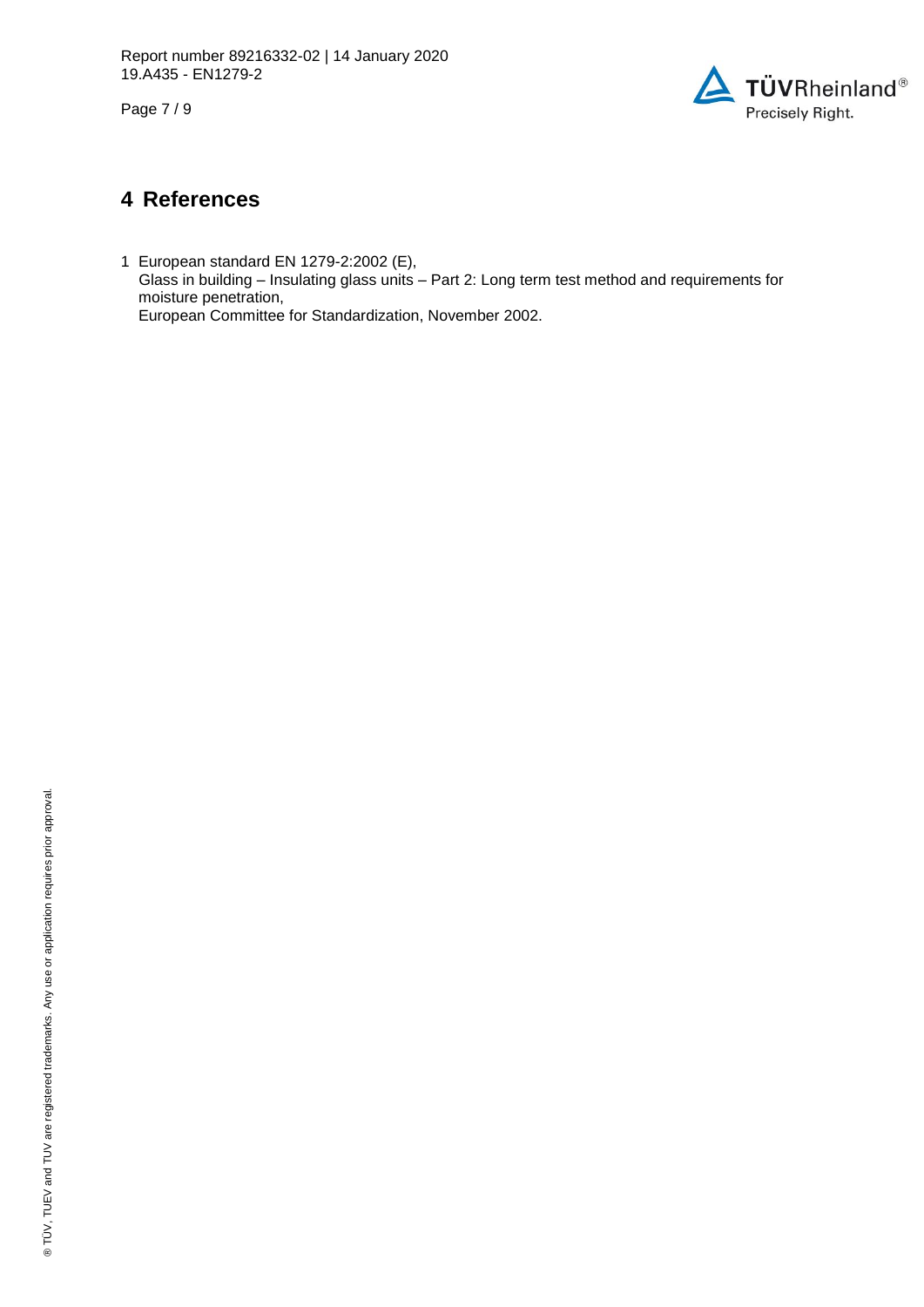Page 8 / 9



# **5 Signatures**

| <b>Author</b>                            | Signature |
|------------------------------------------|-----------|
| Mr. M.A.A.M. Schets, B.Sc.<br>Specialist |           |
| Peer review                              | Signature |
| Mr. R. Brandhorst                        |           |
| Specialist                               |           |
| <b>Approved by</b>                       | Signature |
| Mr. W. Notten                            |           |
| Local Business Field manager             |           |